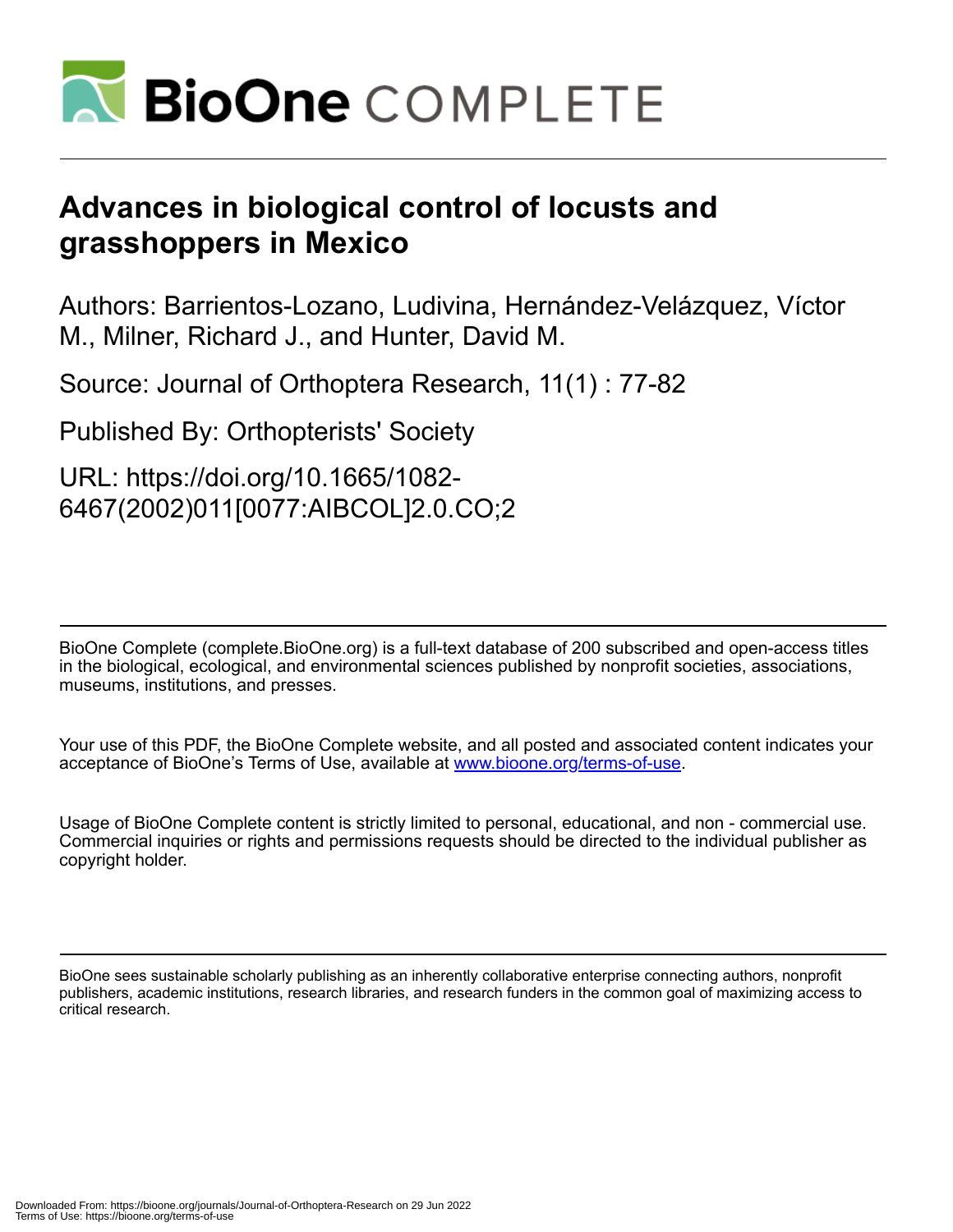# Advances in biological control of locusts and grasshoppers in Mexico

LUDIVINA BARRIENTOS-LOZANO, VÍCTOR M. HERNÁNDEZ-VELÁZQUEZ, RICHARD J. MILNER AND DAVID M.HUNTER

[LB-L] Instituto Tecnológico de Cd. Victoria. Blvd. Emilio Portes Gil No. 1301. Cd. Victoria, Tam. México. E-mail: ludivinab@terra.com.mx [VMH-V] Centro Nacional de Referencia de Control Biológico SAGARPA-DGSV. Km 1.5 Carretera Tecomán-Estación FFCC, Tecomán, Colima, 28130. México. E-mail: cnrcb@ucol.mx

[RJM] CSIRO Entomology, GPO box 1700, Canberra ACT 2601, Australia. E-mail: Richard.Milner@ento.csiro.au [DMH] Australian Plague Locust Commission, AFFA, GPO Box 858, Canberra ACT 2601, Australia. E-mail: david.hunter@affa.gov.au

# **Abstract**

 A project to develop a biological control strategy for locusts and grasshoppers is being conducted in Mexico. Major activities include: surveys of entomopathogenic fungi, laboratory screening of isolates, testing of methods for mass production, and formulation and field evaluation of virulent strains.

 The Centro Nacional de Referencia de Control Biológico (CNRCB) has, in its entomopathogen collection, 40 isolates of *Metarhizium* spp. obtained from the Central American locust  *(Schistocerca piceifrons piceifrons (Schistocercapiceifronspiceifrons*)*.* The iso lates MaaPL16, MaaPL25 and MaPL40 are among the most virulent.

A comparative analysis on Random Amplified Polymorphic DNA patterns between two Mexican isolates of *Metarhizium*, MaPL40 and MaPL32, and an Australian iso late of *Metarhizum anisopliae var. acridum* (FI-985), showed that the Mexican isolates and the Australian isolate have similar DNA fingerprints, suggesting they may belong to the same variety.

 Field trials using oil formulations of the MaPL40 and MaPL32 isolates against hopper bands of *S. piceifrons piceifrons*, applied at a rate of 50g of conidia in oil, 1 l ha<sup>-1</sup>, provided >90% reduction in the hopper bands 10 d after treatment. Comparative studies between the Mexican and the Australian isolates were conducted over a range of temperatures: results are reported in detail.

#### Key words

*Schistocerca piceifrons,* biological control, *Metarhizium,* entomopathogen

# Introduction

 Locusts and grasshoppers are major pests of agriculture in Mexico. The Central American locust, *Schistocerca piceifrons piecifrons* Walker,, is the only true locust capable of forming dense bands and large adult swarms that migrate long distances (Barrientos et al. 1992). This species is widely distributed from northern Mexico to Costa Rica, and at least 50,000 ha are treated every year to protect crops and pasture from it. Chemical insecticides are the main control products. It is estimated that the cost of control, including chemicals and application costs, is over US\$500,000 per y. Other locusts such as *Schistocerca pallens* (Thunberg)*, Schistocerca nitens* (Thunberg) or *Rhammatocerus viatorious* (Saussure) cause less dam age and are con sidered secondary pests. Two species of grasshoppers are of major concern: *Boopedon nubilum* Say and *Mermiria bivittata* Serville. These species have become more serious in recent years with populations of up to 70 to 80 nymphs-adults per m<sup>2</sup> being recorded.

In 1993, laboratory and field studies were initiated to develop a biological control strategy for locusts and grasshoppers. Major activities of this program include: a Mexico-wide survey of entomopathogenic fungi, laboratory screening of isolates to identify suitably virulent strains, testing methods for mass production of the virulent strains, and formulation and field evaluation of these strains. The Centro Nacional de Referencia de Control Biológico (CNRCB), El Instituto Tecnológico de Cd. Victoria, in collaboration with the Australian Plague Locust Commission (APLC) and Commonwealth Scientific and Industrial Research Organization (CSIRO) Australia, and El Colegio de Posgraduados, among others, have contributed with research work aiming to develop a biopesticide and to establish the use of *Metarhizium* sp. as part of an Integrated Control Programme. At present *M.anisopliae var. acridum* is being produced and formulated on a small scale for field trials on locust and grasshoppers. The initial results have proved very promising and more extensive field trials with isolates MaPL32 and MaPL40 are planned from October 2001 onwards.

Local surveying of entomopathogenic fungi and laboratory screening of isolates. - The CNRCB coordinates surveying of entomopathogenic fungi. At present it has in its entomopathogen collection 40 isolates of *Metarhizium* spp. (*M. anisopliae*, *M. anisopliae var. acridum* and *M. flavoviride*) (Table 1), obtained from the Central American locust (*S. piceifrons piceifrons*) in the States of Colima, Michoacán, Chiapas and Revillagigedo Island of the Pacific Coast (Hernández Velázquez et *al.*1997, 2000, 2001). In the State of Tamaulipas, northern Mexico, other fungi such as *Beauveria bassiana* and *Entomophaga* spp. have been obtained from locusts and grasshoppers. In 1998, a major epizootic of *Entomophaga* spp. controlled dense infestations of *M*. *bivittata* and *B. nubilum* in South Tamaulipas (Barrientos 1998).

 Pathogenicity and virulence of *B. bassiana, Paecilomyces* spp*.* and *Metarhizium* spp*.* isolates have been evaluated under laboratory conditions. *Metarhizium* isolates showed the highest virulence: mortality begins by day 3 after treatment, reaching  $> 90\%$  by day 8 (Fig. 1). Virulence and pathogenicity were assessed by considering medium lethal times (MLT) which varied from 5.0 to 7.0 d for *Metarhizium*  spp*.* (Table 2). The isolates MaaPL16, MaaPL25 and MaPL40 are among the most virulent, with medium lethal times (MLTs) of 5.5, 5.6 and 5.0 d, respectively. The insects were inoculated with 2  $\mu$ l (1 x 10<sup>8</sup>) conidia ml<sup>-1</sup> and maintained at  $27 \pm 1$  °C.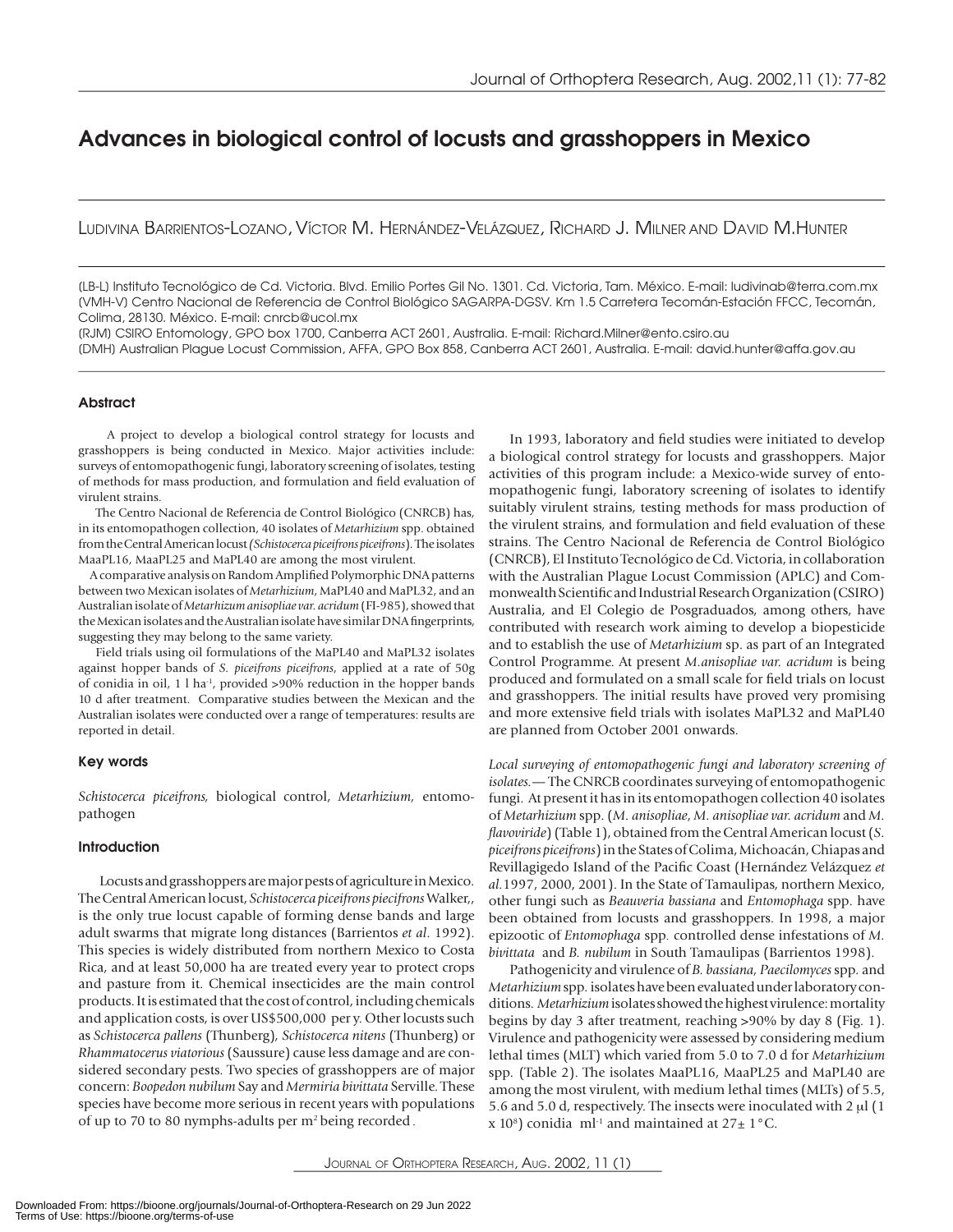*Comparative studies on Mexican strains of M.anisopliae and an Australian isolate of M. anisopliae var. acridum.—* A series of comparative studies on two Mexican strains of *M. anisopliae* (MaPL40 and MaPL32) and an Australian isolate of *M. anisopliae var. acridum* (FI-985) were conducted in the laboratory. These included morphology and rate of growth, Random Amplified Polymorphic DNA patterns, effect of dose and temperature on virulence of the isolates over a range of temperatures and susceptibility of a grasshopper species to different doses of the isolates (Milner *et al*. 2001).

*Morphology, rate of growth and RAPDs.*— The morphology of the strains indicates that FI-985 has larger conidia than the two Mexican isolates, which showed only small differences from each other in conidial size and colony morphology (Table 3). RAPD patterns were similar to the Australian isolate (Driver et al. 2000; Barrientos & Milner 2000a,b; Milner *et al.* 2001) suggesting they belong to the same variety. The three iso lates had similar growth profiles on agar plates, though MaPL40 did not grow at 36°C; however the other two isolates grew slowly at this temperature.

The effect of dose and temperature on virulence and susceptibility of *wingless grasshoppers to the three isolates.—* Two bioassays were undertaken with field-collected 5<sup>th</sup> instars and adults of *P. vittatum*; the grasshoppers were inoculated on the mouth parts with  $0.2$  µl of the oil-formulated conidia. In a first bioassay, three doses per isolate  $(100,000; 10,000$  and  $1000$  spores per insect) plus a control were compared at five constant temperatures:  $15$ ,  $20$ ,  $25$ ,  $30$ ,  $35^{\circ}$ C. In a second bioassay, five doses were studied per isolate (48,000; 9,600; 2000; 380; 80 spores per insect) at  $30^{\circ}$ C  $\pm$  1°C and probit analysis used to compute the  $LD_{50}$  values.

The results of the first bioassay are shown in Table 4. Temperature was a key factor: all 3 isolates were highly virulent at  $30^{\circ}$ C, with a 100% mortality at high and intermediate doses 5 to 6 d after treatment, while low dosage caused 100% mortality 9 to 10 d after inoculation. At 17 d after treatment, MaPL32 gave >90% mortality at temperatures of 20 to  $35^{\circ}$ C, but mortality was much reduced at 15°C; MaPL40 gave high mortalities between 20 and 30°C, but mortality was much lower at the extremes of the temperature range, 15 and 35 $^{\circ}$ C. The Australian isolate FI-985 gave >90% mortality at 20 to 35 $^{\circ}$ C and 50% mortality at 15 $^{\circ}$ C, while isolates MaPL40 and MaPL32 at 15°C gave 30 and 20% mortality respectively.

In the second bioassay the  $LD_{50}$  for MaPL32 was 248 spores per insect, while the  $LD_{50}$  for isolates MaPL40 and FI-985 was 410 and 501 spores per insect, respectively (Table 5). These differences between the isolates were not significant ( $p > 0.05$ ).

*Formulation and field trials.* — The two Mexican isolates have been formulated in mineral and vegetable oils as well as aqueous suspension. Citroline mineral oil (a derivative of petroleum) provided the high est viability of *M. anisopliae* conidia following storage for 40 d at 7 and 27°C. This formulation caused a 100% mortality 7 d after inoculation with 2  $\mu$ l (1 X 10<sup>6</sup>) conidia ml<sup>-1</sup> when incubated at 25 to 30°C (Hernández-Velázquez *et al*. 2000).

During September 2000, about forty 3<sup>rd</sup> and 4<sup>th</sup> instar bands of *S*. *piceifrons piceifrons* near Tizimin, Yucatán, were treated with MaPL40 and MaPL32 (Hernández-Velázquez *et al*. 2001)*.* Experimental sites were chosen near the edge of the infestation to minimize the invasion of untreated bands. A control plot, untreated, was chosen at approximately 50m from the treated area. The application was with knapsack sprayers at a dosage of 50g *Metarhizium* in 1l of citroline oil ha<sup>-1</sup> and after treatment mortality was assessed by following the bands and estimating the band size and density daily in the field. Weather was usually sunny in the morning, with cloud and showers during most afternoons; temperatures ranged from 20 to 25 $\degree$ C at night to 32 to 35 $\degree$ C during the day.

 Bands that remained in the treated area began to decline 6 d after spraying, with the population decline reaching 86% by days 11 to 13 for bands treated with strain MaPL40 and >95% for bands treated with MaPL32 (Fig. 2). Bands that left the treated areas within 2 to 3 d of treatment had less opportunity to pick up *Metarhizium* from the vegetation, but declined by about 80% by 12 d after spraying (Fig. 2).

 The rapid decline beginning 6 to 9 d after spraying seen in this field trial, is similar to the rapid decline of *Chortoicetes terminifera* Walker bands treated with *M. anisopliae var. acridum* in Australia during hot weather (Hunter *et al*. 2001). Both *Metarhizium* strains (MaPL40 and MaPL32) worked well, and it is hoped that future trials on a larger scale will lead to the operational use of *Metarhizium*  for locust control in Mexico*.*

# Discussion and conclusion

 Temperature is a key factor for virulence of *M. anisopliae var. acridum* isolates, with the optimum temperature range being 25 to 30°C. At extreme temperatures of 15°C they were much less virulent (Table 4). However the isolates FI-985 and MaPL32 were very virulent at 35°C. These results agree with those reported by Hunter *et al*. (2001) who indicate that aerial treatment of bands of *C. terminifera* with *M. anisopliae var. acridum* in the spring (tem perature maxima 22 to 30 $^{\circ}$ C) reached >90% mortality 14 d after spraying, while bands treated in the summer (maxima 36 to 42°C), declined 7 to 10 d after spraying.

 FI-985 appears to be more consistent and perform better at lower temperatures: at  $15^{\circ}$ C it provided 50% mortality regardless of dose used (Table 4). This may be an advantage under field conditions, since it has been demonstrated that high temperatures  $(>40°C)$ and thermoregulation can adversely affect mycosis of grasshoppers by in hib it ing the disease (Inglis *et al*. 1996, Jaronsky & Goettel 1997).

Dose is also important for *M. anisopliae var. acridum* activity: low doses are slower to kill, even at the preferred temperatures. At low temperatures (below 20°C) mortality is also slow, even at high doses (this paper, Bateman *et al*. 1996, Hernández-Velázquez *et al*. 2001).

Isolate MaPL32 provided the lowest  $LD_{50}$  and performed well at 35 °C. Preliminary field trials with this isolate showed satisfactory results, suggesting that it may be promising for locust control in a tropical country like Mexico, though the results also suggest that FI-985 would be very effective. More extensive field trials using the isolates MaPL32 and MaPL40 of *M. anisopliae var. acridum* are planned starting October 2001.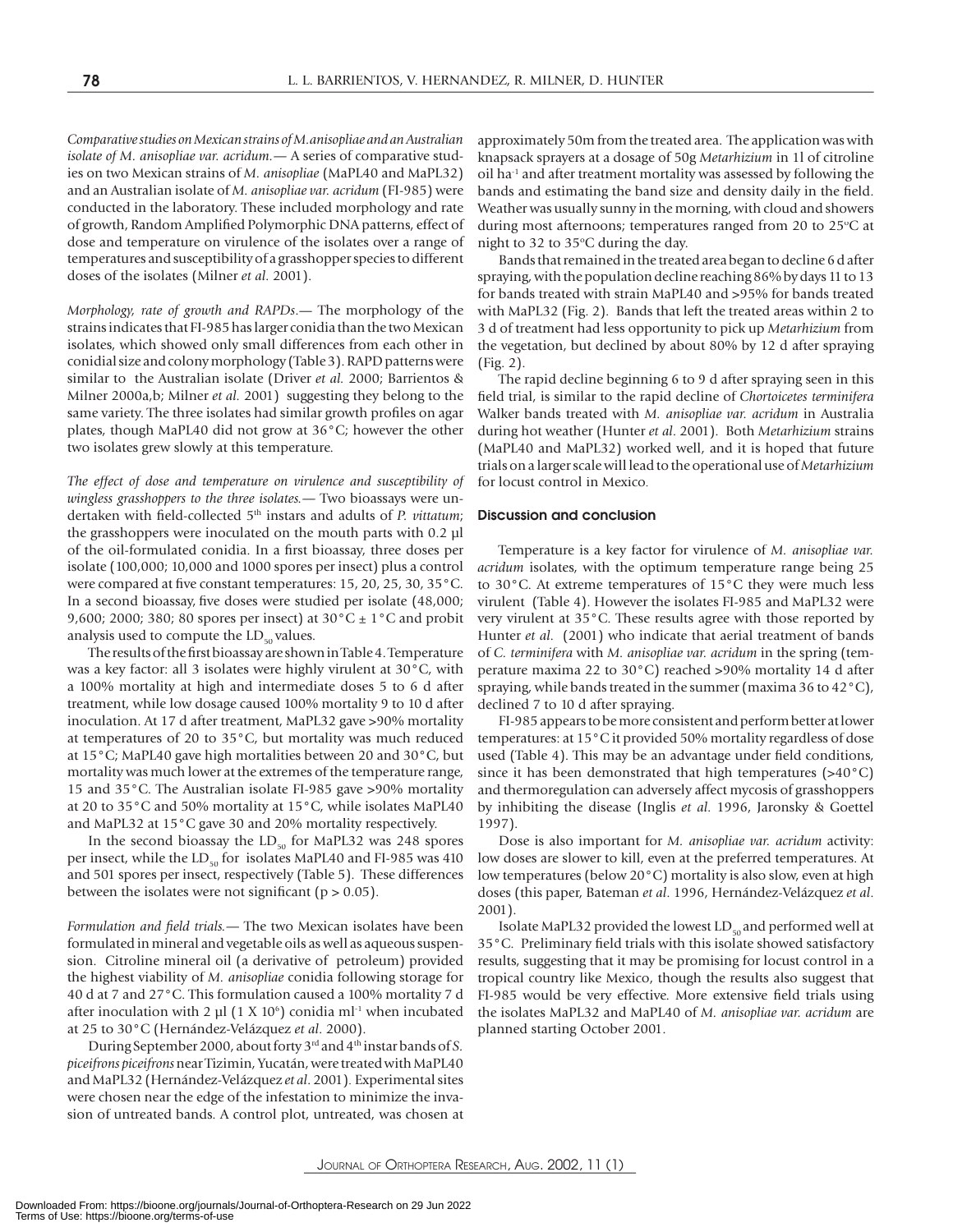| <b>State</b>       | Species                             | Number of isolates |
|--------------------|-------------------------------------|--------------------|
| Colima y Michoacan | Metarhizium anisopliae var. acridum | 31                 |
|                    | M. anisopliae                       | 4                  |
|                    | Beauveria bassiana                  | 8                  |
|                    | Paecilomyces fumosoroseus           | 6                  |
| Isla Socorro       | M. flavoviride                      | $\overline{4}$     |
| Tamaulipas         | B. bassiana                         | 1                  |
|                    | Entomophaga sp.                     | 1                  |
|                    |                                     |                    |
| Chiapas            | M. anisopliae                       | 1                  |
|                    | B. bassiana                         | 10                 |

**Table 1.** Entomopathogenic fungi of locusts (*S. piceifrons piceifrons)* and grasshoppers in the Centro Nacional de Referencia de Control Biológico collection. CNRCB-DGSV-CONASAG-Mexico.

Table 2. Medium lethal time (MLT), variation coefficients (VC) and percentage mortality by day 7 of *M.anisopliae* (Ma) and *M. anisopliae var. acridum* (Maa) isolates on adults of the Central American Locust (*S. piceifrons piceifrons*).

| Isolate             | <b>MLT</b> | <b>VC</b> | % Mortality<br>Day 7 |
|---------------------|------------|-----------|----------------------|
| MaaPL16             | 5.5        | 0.2436    | 92                   |
| MaaPI.29            | 6.1        | 0.1703    | 91                   |
| MaaPL <sub>21</sub> | 6.7        | n.d.      | 62                   |
| MaaPL25             | 5.6        | 0.1491    | 87                   |
| MaaPL <sub>29</sub> | 5.9        | 0.1724    | 81                   |
| MaaPL34             | 5.86       | n.d.      | 75                   |
| MaaPL39             | 7.03       | n.d.      | 50                   |
| MaPL35              | 6.27       | 0.1980    | 68                   |
| MaPI.40             | 5.0        | n.d.      | 100                  |
| control             |            |           | 7                    |



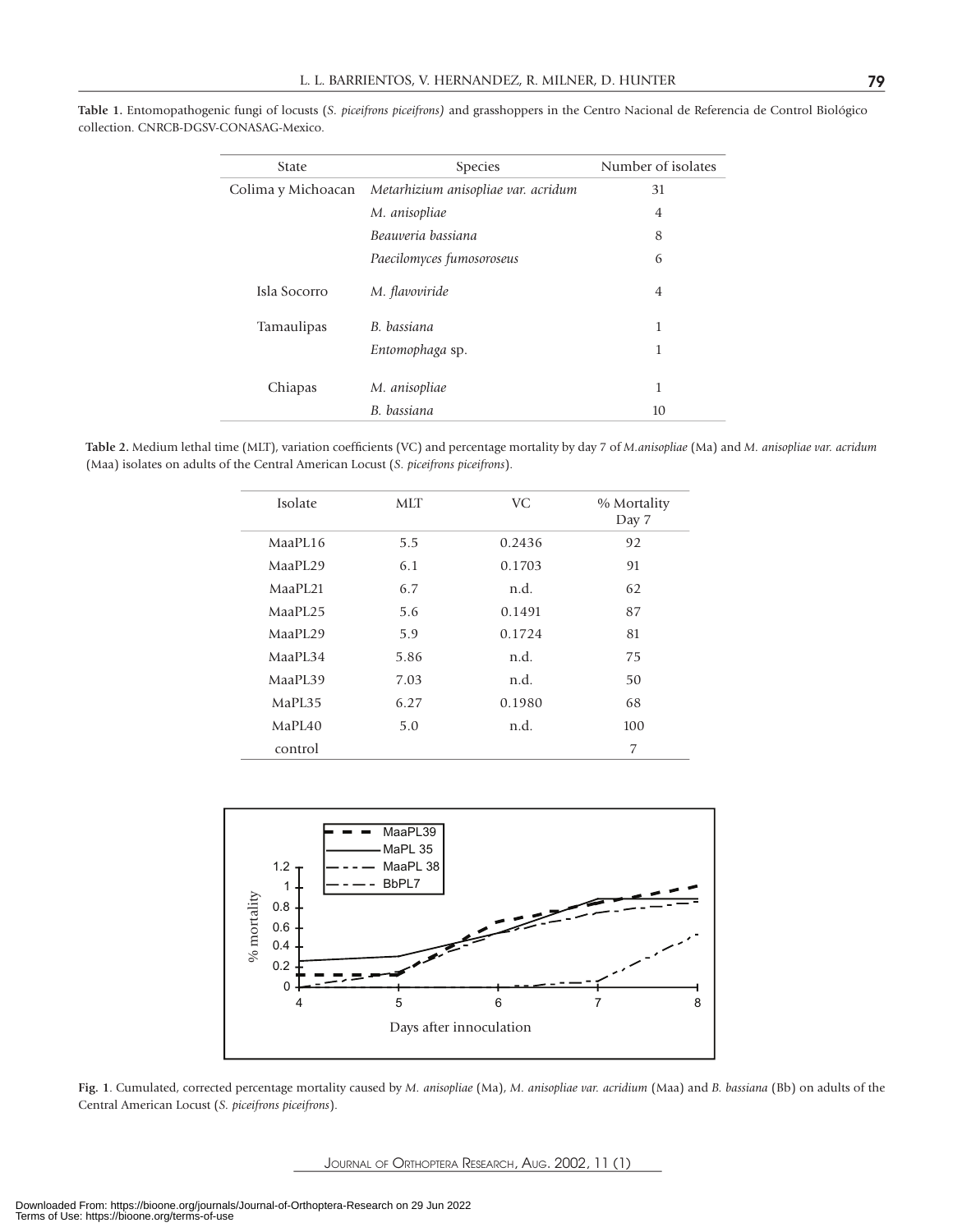

**Fig. 2.** Percent survival of untreated bands of *S. p. piceifrons* and those treated with *M. anisopliae* strains MaPL40 and MaPL32.

**Table 3.** Summary of isolates studied and conidial size.

| <b>Isolate</b> | Source cost          | Host             | Source    | Date isolate | Conidial<br>size $\pm$ s <sub><math>\overline{y}</math></sub> |
|----------------|----------------------|------------------|-----------|--------------|---------------------------------------------------------------|
| $F1-985$       | ARSEF $3241$         | A. guttulosa     | Australia | 1979         | $7.6 \pm 0.78$ x<br>$2.9 \pm 0.37$                            |
| OF-001         | MaPI.40 <sup>1</sup> | S. p. piceifrons | Mexico    | 1996         | $4.5 \pm 0.51$ x<br>$3.2 \pm 0.38$                            |
| OF-002         | MaPI.32 <sup>2</sup> | S. p. piceifrons | Mexico    | 1996         | $4.9 \pm 0.46$ x<br>$3.6 \pm 0.57$                            |

<sup>&</sup>lt;sup>1</sup> USDA-ARS Collection of Entomopathogenic Fungal Cultures, Ithaca, New York, USA.

<sup>2</sup> Centro Nacional de Referencia de Control Biológico (CNRCB), Tecomán, Colima, México.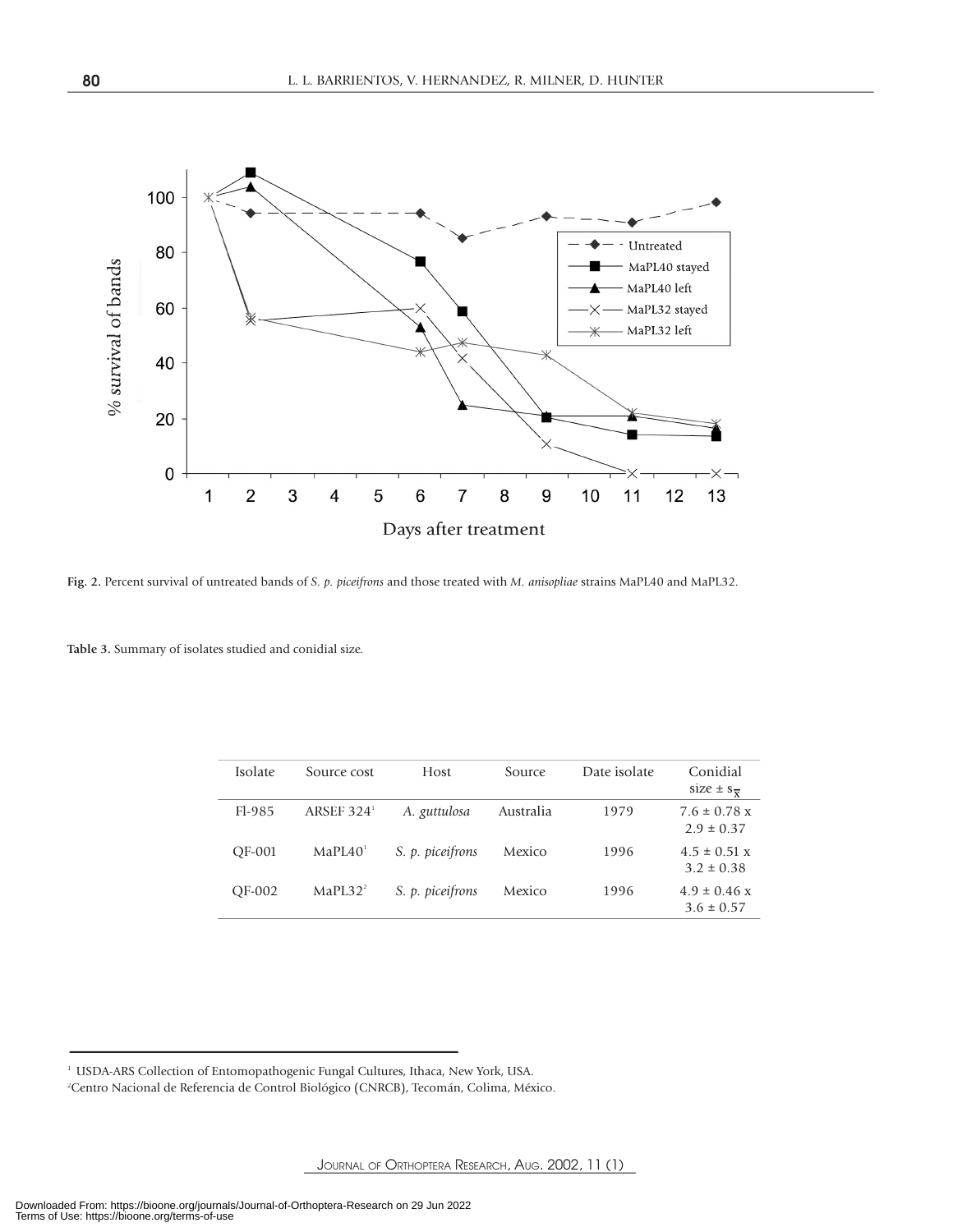| Dose (conidia/insect) | Temperature(°C) |          | Isolate |         |
|-----------------------|-----------------|----------|---------|---------|
|                       |                 | Fl-985   | MaPL40  | MaPL32  |
| 100,000               | 35              | 100(20)  | 100(24) | 100(70) |
|                       | 30              | 100(48)  | 100(76) | 100(84) |
|                       | 25              | 100(69)  | 100(91) | 100(84) |
|                       | 20              | 100(60)  | 100(77) | 100(78) |
|                       | 15              | 53 (29)  | 33(10)  | 20(27)  |
| 10,000                | 35              | 100(18)  | 57(7)   | 97 (77) |
|                       | 30              | 100(38)  | 100(87) | 100(83) |
|                       | 25              | 100(45)  | 100(81) | 100(90) |
|                       | 20              | 100 (70) | 100(76) | 100(87) |
|                       | 15              | 50(29)   | 23(4)   | 17(6)   |
| 1,000                 | 35              | 97(3)    | 37(3)   | 73(0)   |
|                       | 30              | 100(27)  | 100(64) | 100(72) |
|                       | 25              | 90(48)   | 97 (79) | 90 (78) |
|                       | 20              | 50(14)   | 63 (65) | 50(48)  |
|                       | 15              | 47(0)    | 33(0)   | 23(0)   |

**Table 4.** Effect of isolate, temperature and dose on mortality, % sporulation (in parens) of the wingless grasshopper, *P. vittatum*, at 17 d.

Table 5. Probit analysis of bioassay of 3 isolates of *M. anisopliae var. acridum*, against final instars and adults of *P. vittatum*, based on mortality after 17 d incubation at 30°C.

| Isolate            | $LD_{50}$<br>conidia/<br>insect | 95%<br>confidence<br>limits | common<br>slope |
|--------------------|---------------------------------|-----------------------------|-----------------|
| $F1-985$           | 501                             | $18 - 4511$                 | 0.706           |
| MaPL <sub>40</sub> | 410                             | $21 - 3442$                 |                 |
| MaPI.32            | 248                             | $10 - 1785$                 |                 |